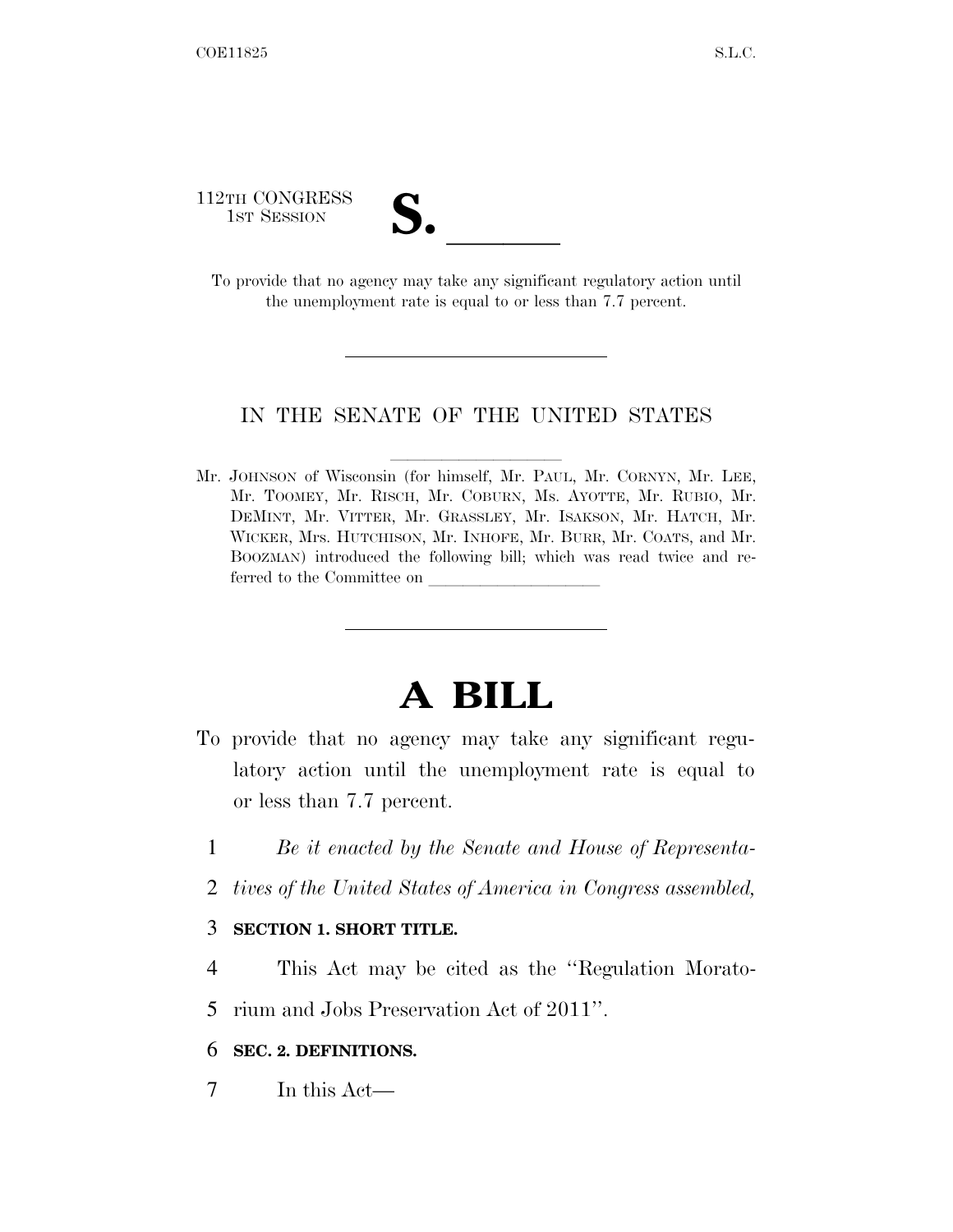(1) the term ''agency'' has the meaning given under section 3502(1) of title 44, United States Code; (2) the term ''regulatory action'' means any substantive action by an agency that promulgates or is expected to lead to the promulgation of a final regulation, including notices of inquiry, advance no- tices of proposed rulemaking, and notices of pro- posed rulemaking; (3) the term ''significant regulatory action'' means any regulatory action that is likely to result 12 in a rule or guidance that may— (A) have an annual effect on the economy of \$100,000,000 or more or adversely affect in a material way the economy, a sector of the economy, productivity, competition, jobs, the environment, public health or safety, small enti- ties, or State, local, or tribal governments or communities; (B) create a serious inconsistency or other- wise interfere with an action taken or planned 22 by another agency;

 (C) materially alter the budgetary impact of entitlements, grants, user fees, or loan pro-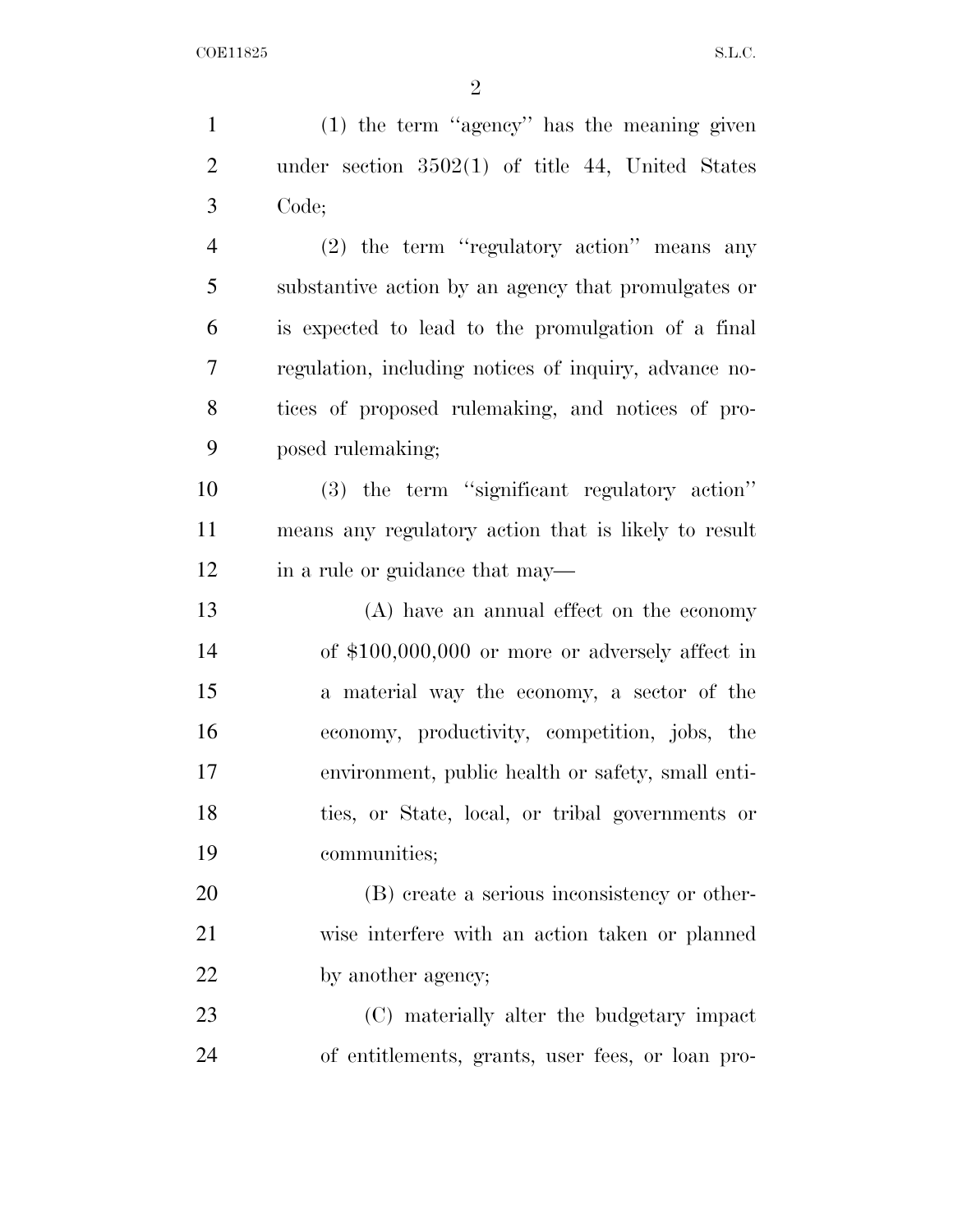grams or the rights and obligations of recipi-ents thereof; or

 (D) raise novel legal or policy issues; and (4) the term ''small entities'' has the meaning given under section 601(6) of title 5, United States Code.

## **SEC. 3. SIGNIFICANT REGULATORY ACTIONS.**

 (a) IN GENERAL.—No agency may take any signifi- cant regulatory action, until the Bureau of Labor Statis- tics average of monthly unemployment rates for any quar- ter beginning after the date of enactment of this Act is equal to or less than 7.7 percent.

 (b) DETERMINATION.—The Secretary of Labor shall submit a report to the Director of the Office of Manage- ment and Budget whenever the Secretary determines that the Bureau of Labor Statistics average of monthly unem- ployment rates for any quarter beginning after the date of enactment of this Act is equal to or less than 7.7 per-cent.

### **SEC. 4. WAIVERS.**

 (a) NATIONAL SECURITY OR NATIONAL EMER- GENCY.—The President may waive the application of sec- tion 3 to any significant regulatory action, if the Presi-dent—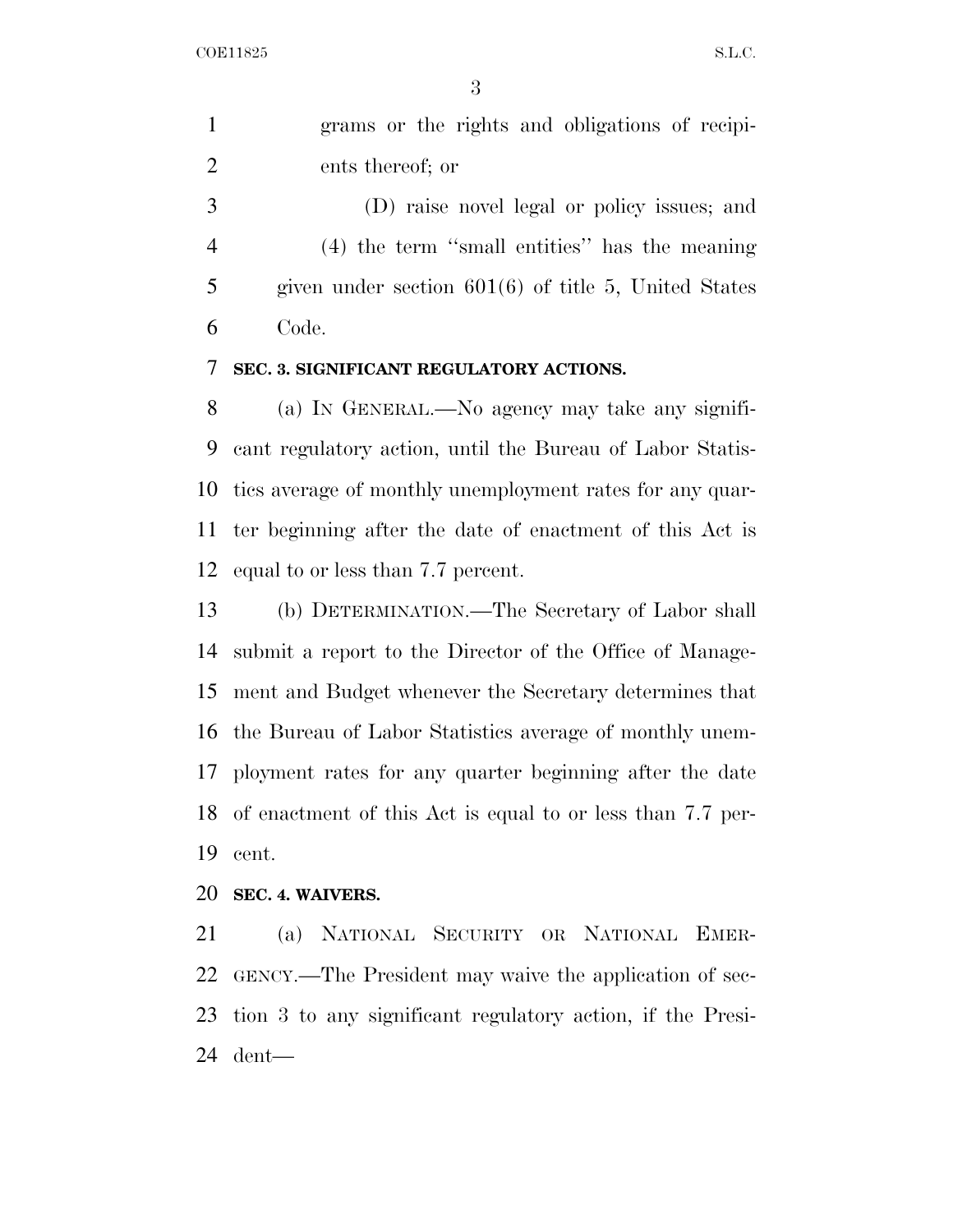| $\mathbf{1}$   | (1) determines that the waiver is necessary on              |
|----------------|-------------------------------------------------------------|
| $\overline{2}$ | the basis of national security or a national emer-          |
| 3              | gency; and                                                  |
| $\overline{4}$ | (2) submits notification to Congress of that                |
| 5              | waiver and the reasons for that waiver.                     |
| 6              | (b) ADDITIONAL WAIVERS.—                                    |
| 7              | (1) SUBMISSION.—The President may submit a                  |
| 8              | request to Congress for a waiver of the application         |
| 9              | of section 3 to any significant regulatory action.          |
| 10             | (2) CONTENTS.—A submission under this sub-                  |
| 11             | section shall include—                                      |
| 12             | (A) an identification of the significant reg-               |
| 13             | ulatory action; and                                         |
| 14             | (B) the reasons which necessitate a waiver                  |
| 15             | for that significant regulatory action.                     |
| 16             | (3) CONGRESSIONAL ACTION. Congress shall                    |
| 17             | give expeditious consideration and take appropriate         |
| 18             | legislative action with respect to any waiver request       |
| 19             | submitted under this subsection.                            |
| 20             | SEC. 5. JUDICIAL REVIEW.                                    |
| 21             | (a) DEFINITION.—In this section, the term "small            |
| 22             | business" means any business, including an unincor-         |
| 23             | porated business or a sole proprietorship, that employs not |
| 24             | more than 500 employees or that has a net worth of less     |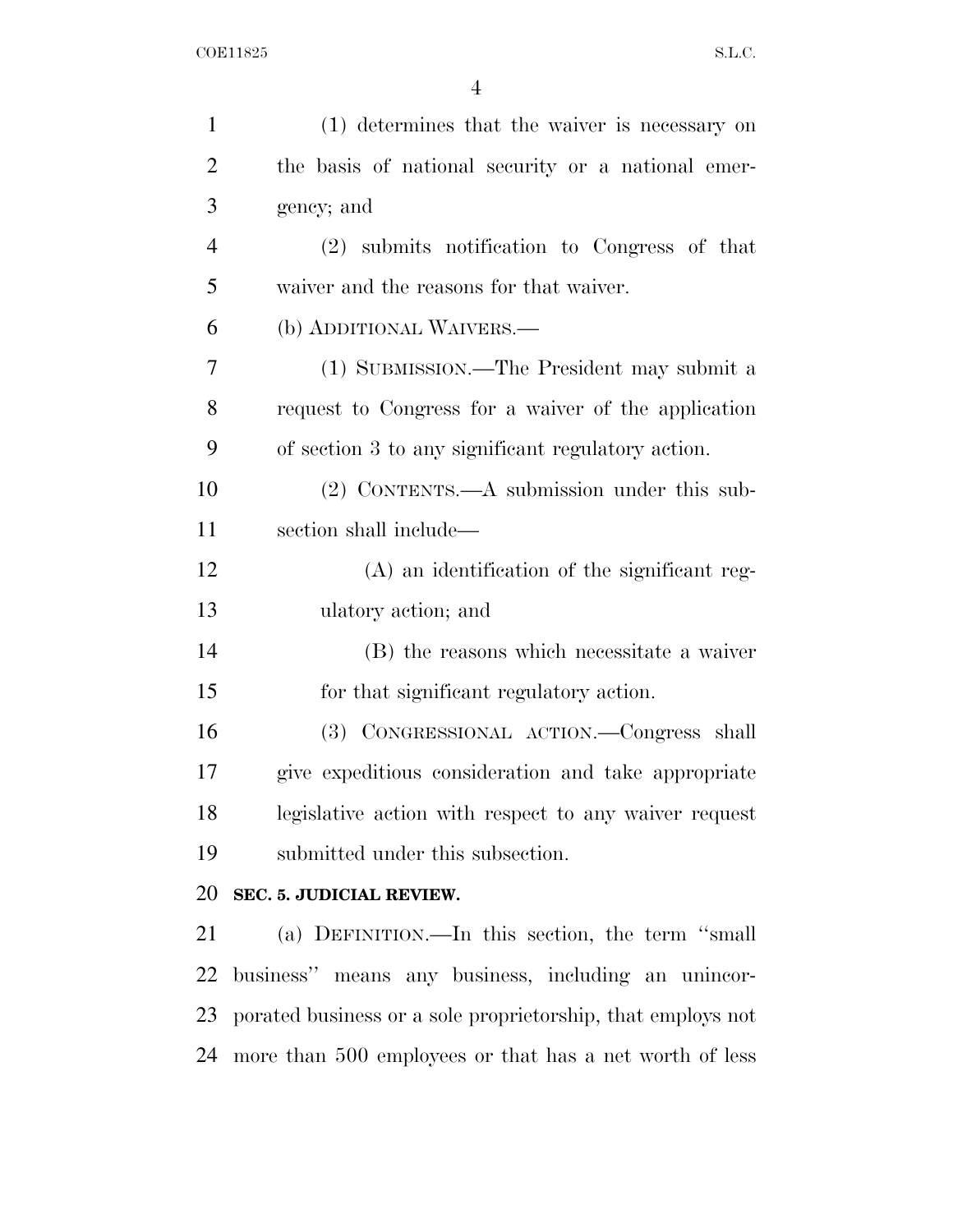than \$7,000,000 on the date a civil action arising under this Act is filed.

 (b) REVIEW.—Any person that is adversely affected or aggrieved by any significant regulatory action in viola- tion of this Act is entitled to judicial review in accordance with chapter 7 of title 5, United States Code.

 (c) JURISDICTION.—Each court having jurisdiction to review any significant regulatory action for compliance with any other provision of law shall have jurisdiction to review all claims under this Act.

 (d) RELIEF.—In granting any relief in any civil ac- tion under this section, the court shall order the agency to take corrective action consistent with this Act and chap- ter 7 of title 5, United States Code, including remanding the significant regulatory action to the agency and enjoin- ing the application or enforcement of that significant regu- latory action, unless the court finds by a preponderance of the evidence that application or enforcement is required to protect against an imminent and serious threat to the national security from persons or states engaged in hostile or military activities against the United States.

 (e) REASONABLE ATTORNEY FEES FOR SMALL BUSI- NESSES.—The court shall award reasonable attorney fees and costs to a substantially prevailing small business in any civil action arising under this Act. A party qualifies